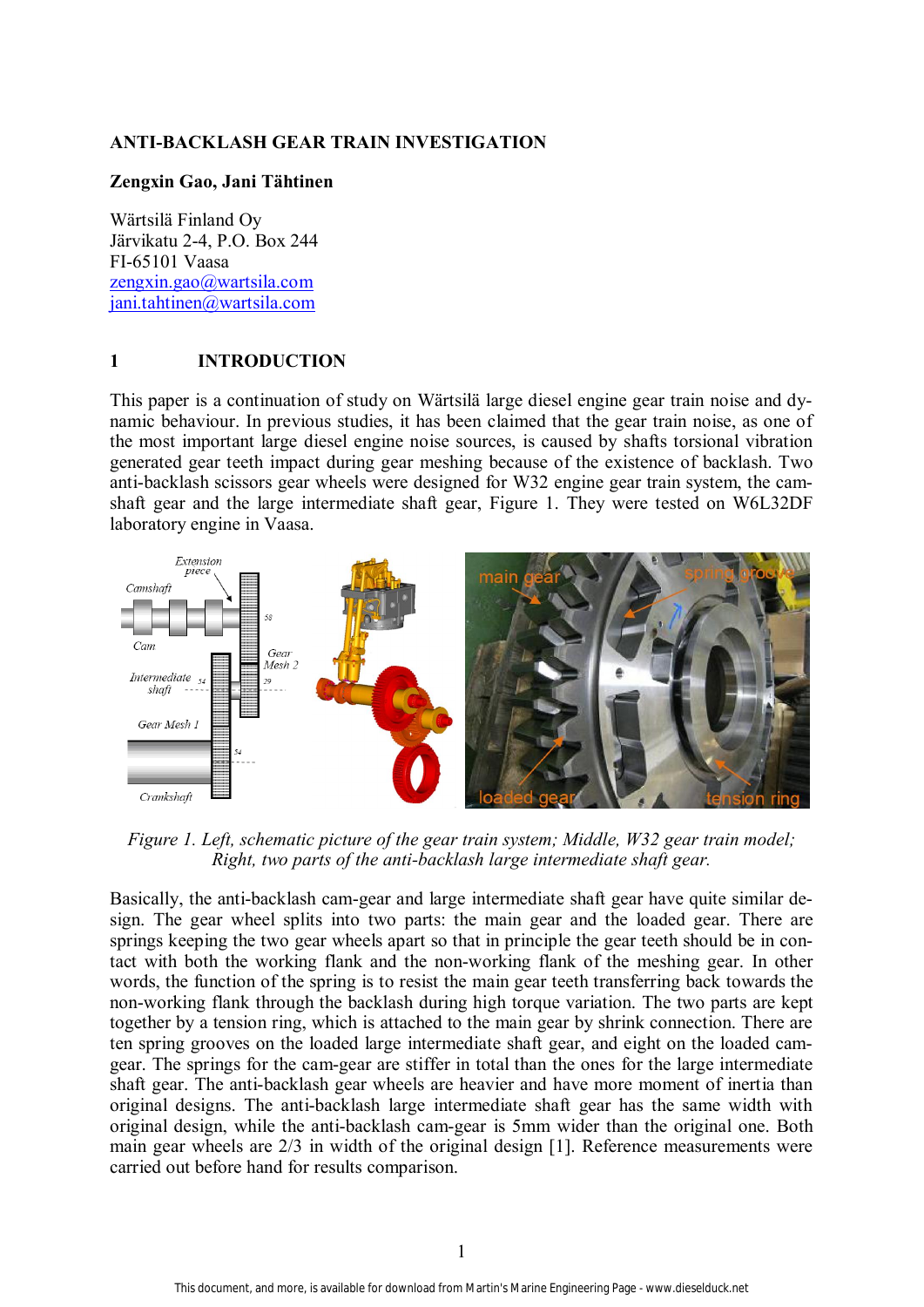The main properties under investigation in the measurements are: camshaft and intermediate shaft torque, cam-gear and large intermediate shaft gear peripheral acceleration, calculated gear teeth impact force, and sound pressure level inside the cam-gear cover. Figure 2 shows some of the instrumentation setups. Camshaft and intermediate shaft torques were measured by strain gauges. In the reference measurement, two accelerometers were mounted 180 degree out of phase on both the cam-gear and the large intermediate shaft gear, so that by taking the average of the two acceleration signals, the peripheral acceleration for each gear wheel can be attained. In the anti-backlash gear wheel measurement, besides the two out-of-phase accelerometers on each main anti-backlash gear wheel, there is also one accelerometer mounted on each of the loaded gear wheel. Hydrophone was used for measuring the sound pressure level inside the cam-gear cover.



*Figure 2. Left, strain gauge on the extension piece of the camshaft next to the cam gear; Right, acceleration sensors setup for the anti-backlash large intermediate shaft gear.* 

## **2 REFERENCE MEASUREMENT – GEAR HAMMERING DETECTION**

The gear teeth impact force can be calculated from the measured shaft torque and gear wheel peripheral acceleration by Equation (1) based on mathematic model for driven gears in a gear mesh, i.e. the cam-gear and the large intermediate shaft gear.

$$
F_{driving} \quad \frac{T_{shaff} \quad I_{wheel} \quad \theta_{wheel}^{"}}{r_{wheel}}
$$
\n
$$
(1)
$$

where  $F_{\text{driving}}$  is the driving force applied on the driven gear teeth,  $T_{\text{shaff}}$  is the torque of the shaft that the driven gear locates on, I<sub>wheel</sub> is the moment of inertia of the driven gear,  $\theta$ <sup>-</sup><sub>wheel</sub> is the peripheral acceleration of the driven gear wheel, and  $r_{wheel}$  is the radius of the driven gear.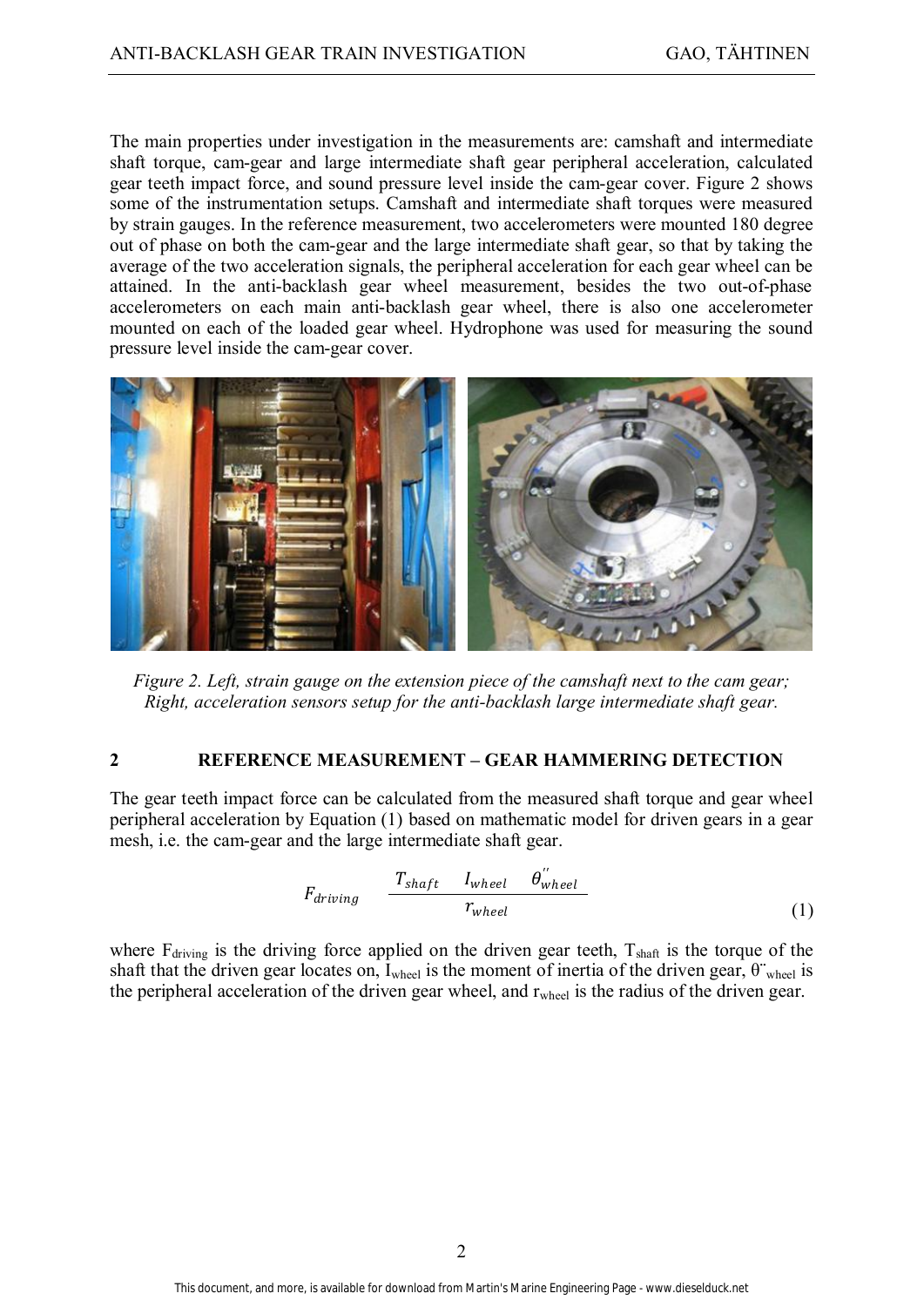The shaft torque, gear peripheral acceleration and calculated gear teeth impact force are plotted in Figure 3 for diesel running 100% load, nominal speed 750rpm.



*Figure 3. W6L34DF shafts torque, gear wheel peripheral acceleration, and calculated force applied on the gear teeth at diesel running 100% load, nominal speed 750 rpm. Left, camshaft; Right, large intermediate shaft.* 

Each peak of the camshaft torque represents the fuel injection period of the corresponding cylinder. The driving force rises up at the meanwhile. After fuel injection, the torque of camshaft decreases fast down to below zero because of the potential energy stored during fuel injection period. The sharp negative peaks of the force indicate that the gear teeth have impacted on the non-working flank in the gear mesh. Gear teeth impact is more severe during the fuel injection period of a cylinder that locates further from the flywheel end. For example the absolute amplitudes of the negative force peaks of cylinder 6, 5, and 4 are larger than those of cylinder 1, 2 and 3. For the large intermediate shaft gear, even the second impact on the working flank can be observed after the non-working flank impact during the injection periods of cylinder 5 and 6. The torque and acceleration after fuel injection look more like free vibration, i.e. gear teeth are out of contact most of the time. The intermediate shaft torque is larger than the camshaft torque in amplitude in general.

Figure 4 shows the applied gear teeth forces in different load conditions.



*Figure 4. W6L34DF calculated gear teeth force at 750 rpm, 100%, 75% and 40% load diesel running condition. Left, cam-gear; Right, large intermediate shaft gear.* 

The gear teeth force amplitudes decreases with the load decrease. The gear teeth non-working flank impact force is more severe for higher load conditions.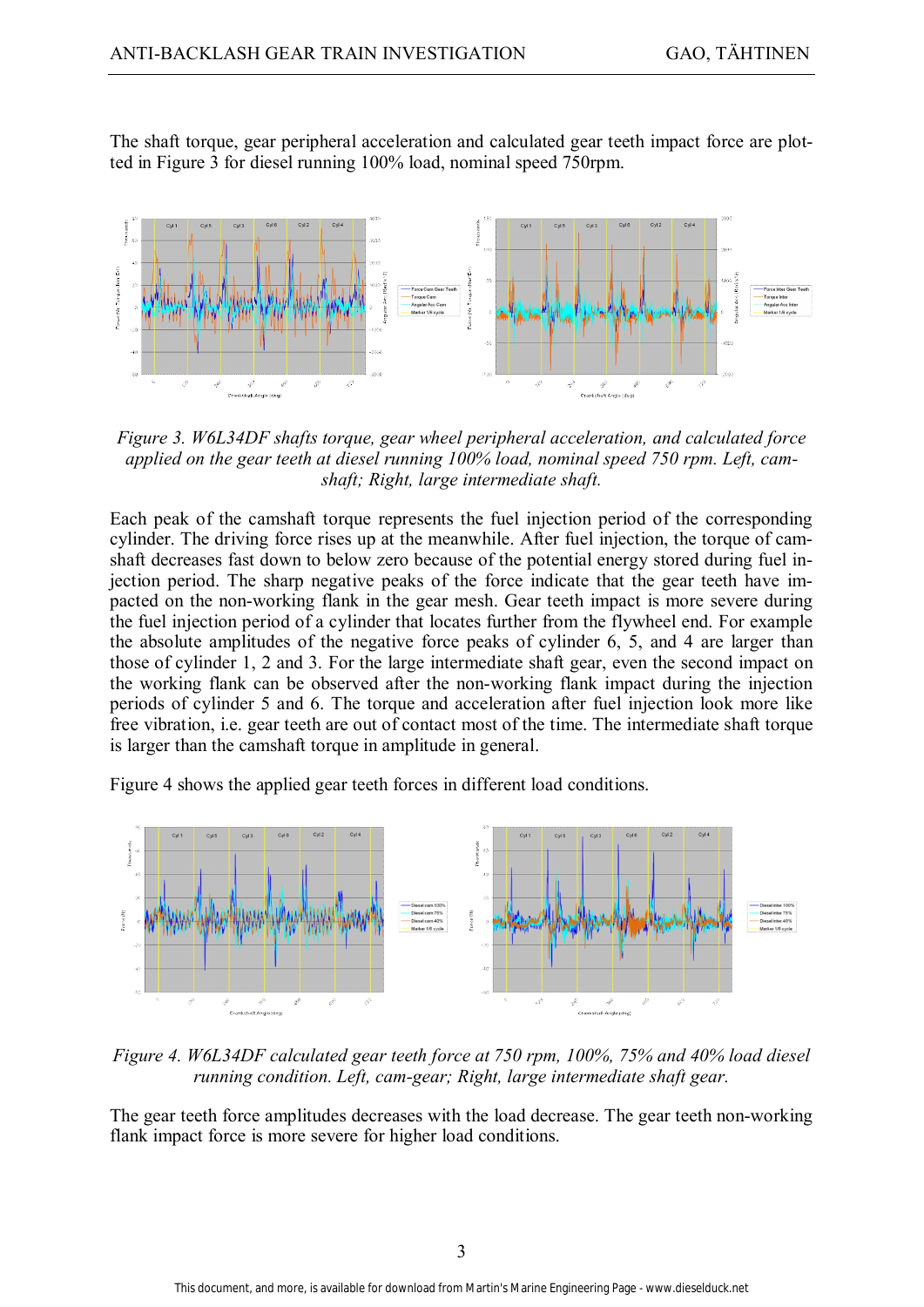### **3 ANTI-BACKLASH GEAR WHEELS MEASUREMENT – COMPARISON**

Figure 5 shows the comparison of shaft torque between standard and anti-backlash gear trains.



*Figure 5. W6L34DF shaft torque comparison between standard and anti-backlash gear trains, Diesel 100% load, and 750 rpm. Left, camshaft; Right, intermediate shaft.* 

The high frequency components in the standard gear train torque curve have been reduced while the low frequency components have increased by the application of anti-backlash gear train. The torque variation peak to peak value has increased significantly. The third order of firing frequency is dominating, i.e. 112.5 Hz.

Figure 6 shows the shaft torque in the speed sweep measurements for anti-backlash gear train.



*Figure 6. W6L34DF shaft torque with anti-backlash gear train application, diesel 40% load condition, 600-800-600 rpm. Left, camshaft; Right, intermediate shaft.* 

As indicated by the green dashed harmonic cursor, the highest peaks are from the fundamental frequency of 112.5 Hz, i.e. the  $3<sup>rd</sup>$  order of firing frequency, which might be attributed to injection and valve train functioning.

By using Equation (2), the gear teeth driving force can be calculated for anti-backlash gear wheels.

$$
F_{driving} \quad \frac{T_{shaff} \quad I_{main} \quad \theta^{''}_{main} \quad I_{loaded}}{r_{wheel}} \tag{2}
$$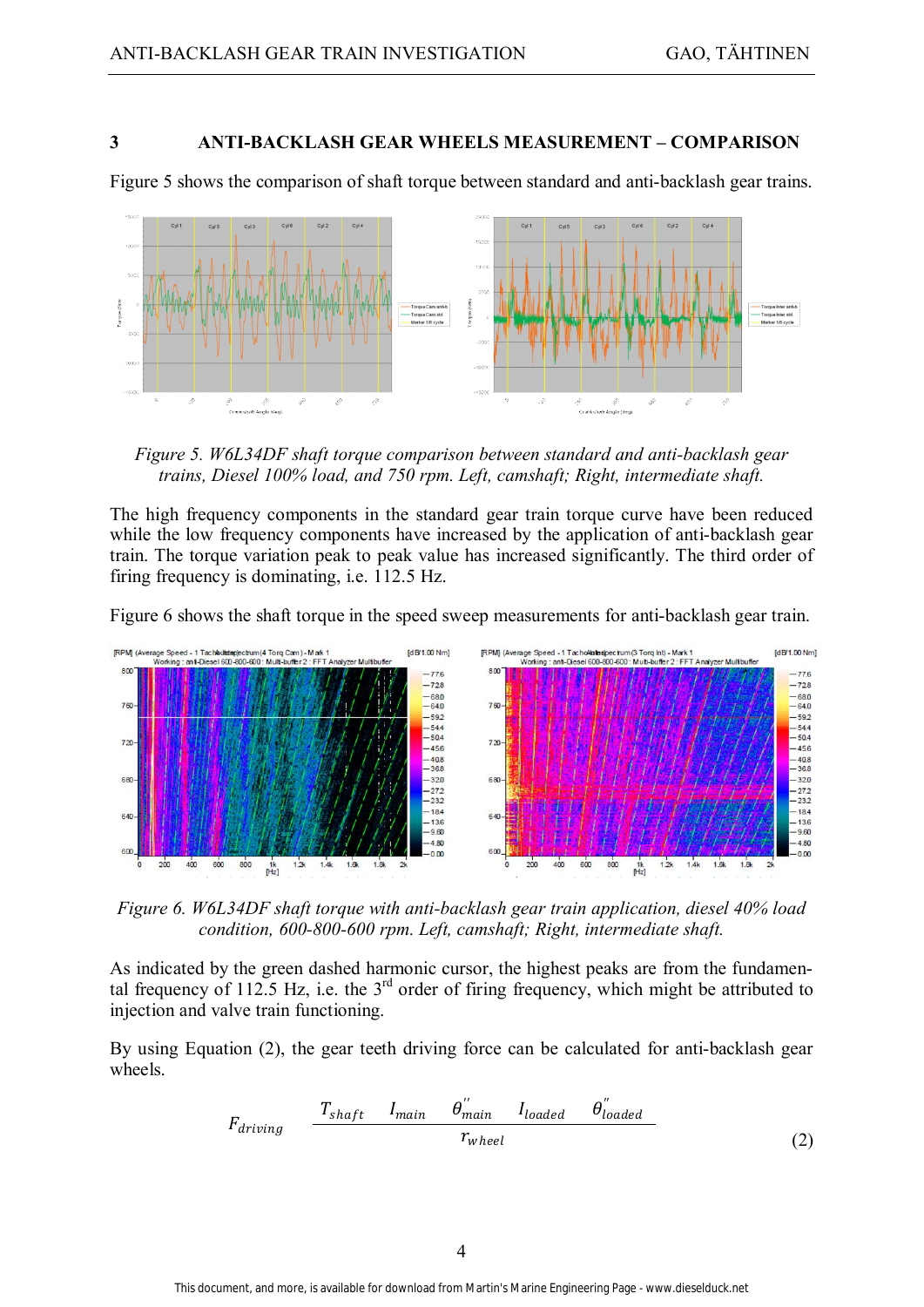where  $F_{\text{driving}}$  is the driving force applied on the entire piece of anti-backlash gear teeth,  $T_{\text{shaff}}$ is the torque of the shaft that an anti-backlash gear wheel locates on,  $I_{\text{main}}$  is the moment of inertia of the driven anti-backlash main gear wheel, Iloaded is the moment of inertia of the driven anti-backlash loaded gear wheel,  $\theta$ <sup>-</sup><sub>main</sub> is the angular acceleration of the driven antibacklash main gear wheel,  $\theta$  loaded is the angular acceleration of the driven anti-backlash loaded gear wheel, and r<sub>wheel</sub> is the radius of the driven gear wheel.

The results of the calculated driving force for anti-backlash gear wheels are compared with the ones from reference measurement with standard gear wheels, Figure 7.



*Figure 7. W6L34DF gear teeth driving force comparison between standard and anti-backlash gear trains, diesel 100% load. Left, cam-gear; Right, large intermediate shaft gear.* 

The deep negative peak, which appears for every camshaft rotation, in the anti-backlash camgear wheel force curve is due to a periodical error from the loaded cam-gear wheel acceleration sensor. The anti-backlash gear train peak to peak force value is larger than that of standard gear train. In the frequency spectra which are not presented in this paper, the crank-gear meshing frequency, 675 Hz, is dominating the anti-backlash intermediate shaft gear teeth driving force spectrum, and the  $2<sup>nd</sup>$  order of cam-gear meshing frequency, 725 Hz, is dominating the anti-backlash cam-gear teeth driving force spectrum.

By listening experience of laboratory workers, it can be concluded that the noise has increased considerably after changing the standard gear wheels to anti-backlash ones at all different load and fuel conditions. Figure 8 shows the comparison of the cam-gear cover inside noise spectra between the standard and anti-backlash gear train at diesel 100% load.



*Figure 8. W6L34DF cam-gear cover inside A-weighted sound pressure level comparison, diesel 100% load, 750 rpm. Left, standard gear train; Right, anti-backlash gear train.*